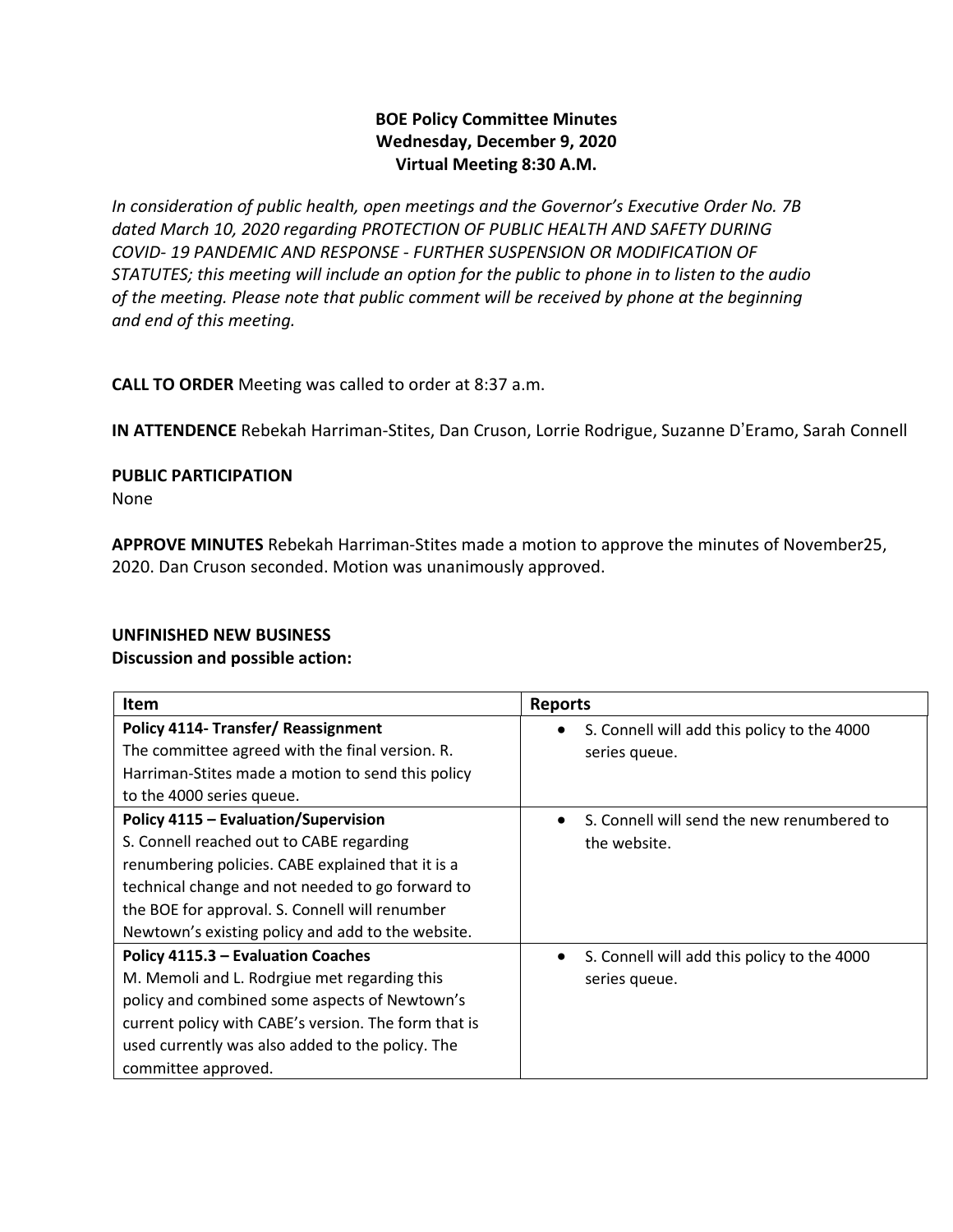# **NEW BUSINESS Discussion and possible action:**

| Item                                                                                                    | <b>Reports</b>                                    |
|---------------------------------------------------------------------------------------------------------|---------------------------------------------------|
| <b>Policy 5145.5- Sexual Harassment/Discrimination</b>                                                  | S. Connell will send the final version to K. June |
| The committee requested to look at this policy                                                          | for BOE final approval.                           |
| again before the BOE's 2 <sup>nd</sup> read. The committee                                              |                                                   |
| agreed to add language that is mentioned in the                                                         |                                                   |
| Racial Harrasment of Students policy. The edits are                                                     |                                                   |
| as followed:                                                                                            |                                                   |
| On page (a), the committee changed the definition                                                       |                                                   |
| of Sex discrimination to: "Sex discrimination                                                           |                                                   |
| involves treating someone unfavorably because of                                                        |                                                   |
| that person's sex. Discrimination against an                                                            |                                                   |
| individual because of gender identity, including                                                        |                                                   |
| transgender status, or sexual orientation is also in                                                    |                                                   |
| violation of this policy."                                                                              |                                                   |
|                                                                                                         |                                                   |
| On page (b), S. Connell will add the following                                                          |                                                   |
| language under "Procedure": Students and staff are                                                      |                                                   |
| expected to report any incidents of sexual                                                              |                                                   |
| discrimination or harassment that occur on school                                                       |                                                   |
| grounds, during after school activities, or during off                                                  |                                                   |
| campus school events. School personnel are                                                              |                                                   |
| required to follow appropriate protocols, laid out in                                                   |                                                   |
| the regulation, for handling issues brought forward,                                                    |                                                   |
| including reporting incidents to school                                                                 |                                                   |
| administrators who are responsible for                                                                  |                                                   |
| investigating and employing appropriate                                                                 |                                                   |
| disciplinary measures consistent with school policy.                                                    |                                                   |
| Students in grades K-12 are encouraged to reach                                                         |                                                   |
| out to trusted adults when they either witness or<br>experience issues related to sexual discrimination |                                                   |
|                                                                                                         |                                                   |
| and harassment. An Anonymous Alert app is<br>available to students in grades 9-12 for students to       |                                                   |
| report issues of concern confidentially"                                                                |                                                   |
| Policy 1311.1- Political Activities of School                                                           | Committee to review                               |
| <b>Employees</b>                                                                                        |                                                   |
| R. Harriman-Stites asked the committee to look at                                                       |                                                   |
| this policy in response to a complaint made by an                                                       |                                                   |
| employee about an article of clothing that could be                                                     |                                                   |
| interpreted as political. D. Cruson made the point                                                      |                                                   |
| that it is not possible to have a policy regarding this                                                 |                                                   |
| because you cannot prove intent in this particular                                                      |                                                   |
| case. L. Rodrigue suggested that she speak with R.                                                      |                                                   |
| Mills regarding this issue and how Admin should                                                         |                                                   |
| handle these situations in the future. The                                                              |                                                   |
| committee agreed. D. Cruson also mentioned that                                                         |                                                   |